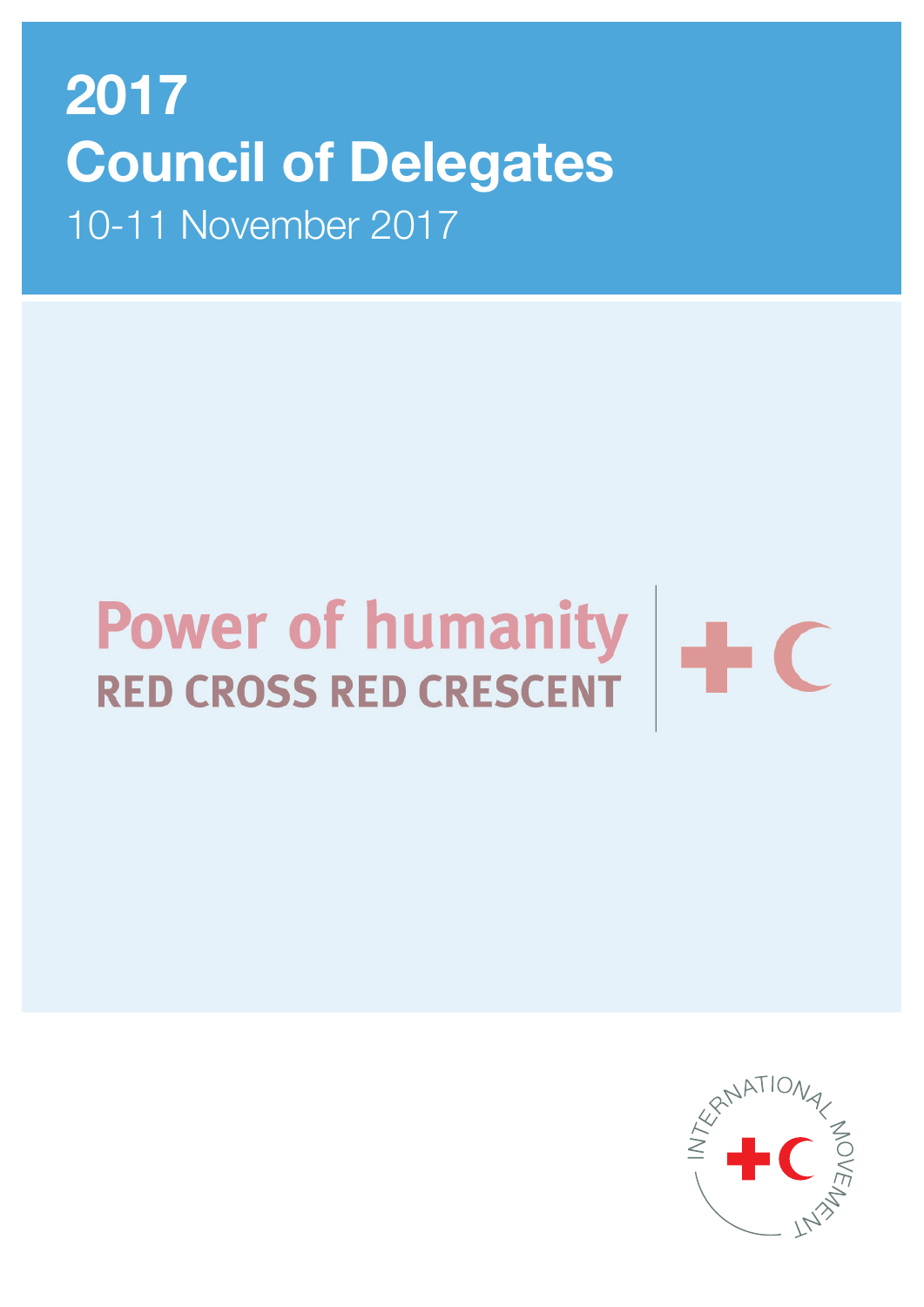# Introduction

### The 2017 Council of Delegates

#### will gather…

The 2017 Council of Delegates will gather the 190 Red Cross and Red Crescent National Societies, the International Committee of the Red Cross and the International Federation of Red Cross and Red Crescent Societies.

#### will achieve…

Together, building on our common Movement Vision, we will guide the Movement's humanitarian work towards a more effective response that better meets rising needs in the face of an increasingly fragmented and unpredictable operating environment. We will do so together in recognition of the breadth and complexity of today's humanitarian challenges, where violence and instability are both causes and consequences of recurring armed conflict and suffering and where natural disasters, environmental problems and socioeconomic crises further exacerbate situations of chronic vulnerability and hardship.

We will do so knowing that by facing these challenges together and coordinating our approaches, we will deliver more and reach further to build communities' resilience and offer protection and assistance in times of need or peril.

Our achievements will be reflected in our decisions, discussions and rich exchange of experience – all of which will continue to enhance our common endeavour to better serve those who need us most.

We will also take the opportunity of this gathering to assess where we stand on the implementation of the outcomes of previous Statutory Meetings, to accelerate progress in the coming two years and to consider the outcomes we wish to see at the 33rd International Conference.

#### The road to the 2017 Council…

This concept note sets out an initial view of the content and shape of the 2017 Council of Delegates, including a broad outline of the substantive agenda and possible topics for decision and/or debate. Please consider this concept note as an invitation for input. We count on the active involvement of all participants to ensure that the agenda is informed by humanitarian realities on the ground and that the outcomes serve to enable our effective action.

#### How can you contribute to defining the agenda and the content?

National Societies are encouraged to provide their feedback on the suggested agenda items and objectives and also to propose additional topics to be addressed by the 2017 Council of Delegates. Any National Society/ies proposing topics should ideally be prepared to lead/co-lead consultations in advance of the 2017 Council of Delegates and the 33rd International Conference in 2019.

In addition to the formal consultation (see timeline below), the organizers wish to facilitate rich and regular communication with National Societies in the lead-up to the meeting. This will include a series of preparatory discussion sessions (process and thematically-oriented webinars), newsletters and other tools to assist National Societies in their preparations and meaningful participation in the Council of Delegates.

The meetings website will continue to serve as a central resource for all information on the Council of Delegates. Consult it for more information and for the latest documents and take part in the preparations for the meeting: <http://rcrcconference.org/>

We would also be glad to receive your ideas, suggestions and questions! [conferences@rcrcconference.org](mailto:conferences%40rcrcconference.org?subject=)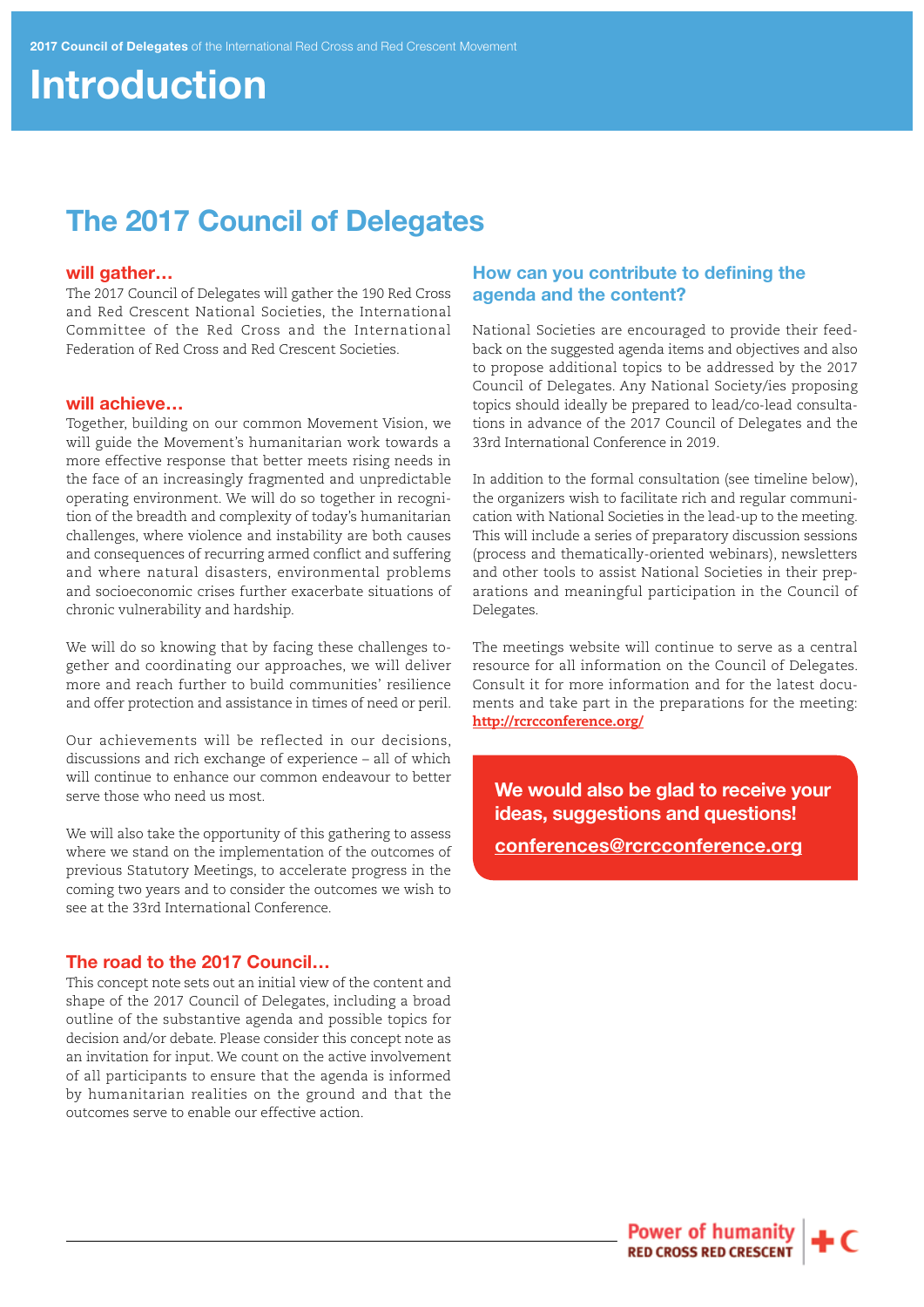## Our agenda

We propose to cluster the agenda topics of the 2017 Council of Delegates under the three broad headings below in order to provide a complete and balanced frame for discussions. Under this framework, we will scan the horizon to identify and assess emerging and future trends and how they may impact people and influence Red Cross Red Crescent action and humanitarian action more broadly. These discussions on trends will inform debates and decisions at the Council on how we work together as a Movement as well as on our approach to major humanitarian issues.

The following pages present a first look at possible agenda items and the objectives for each. Some of the topics represent new angles or directions for the Council based on current humanitarian developments and concerns. Others are included as specific follow-up items relating to previous decisions of the Council of Delegates or the International Conference.



### Exchanging – Learning – Interacting

The agenda will be intentionally full and varied, and it is expected that participants will prioritize their participation during the meeting but also throughout the consultations over the coming months. Following the spirit of the 32nd International Conference, the 2017 Council of Delegates will be dynamic and participative. Session design will vary by topic, based on input from participants as to how they would like to shape discussions and outcomes. Across the different formats (workshops, plenaries, side-events, exhibitions, etc.), participants will have the opportunity to meet, exchange and collaborate.

The Council of Delegates will also be preceded by the "Red Cross Red Crescent Forum (RC2 forum)" featuring sessions on the future and innovation. This one-day event and the activities leading up to it will feed into and connect with discussions at the Council, specifically those under the heading "future trends impacting people and humanitarian action".

(For more information on the  $RC<sup>2</sup>$  forum, see the separate concept note).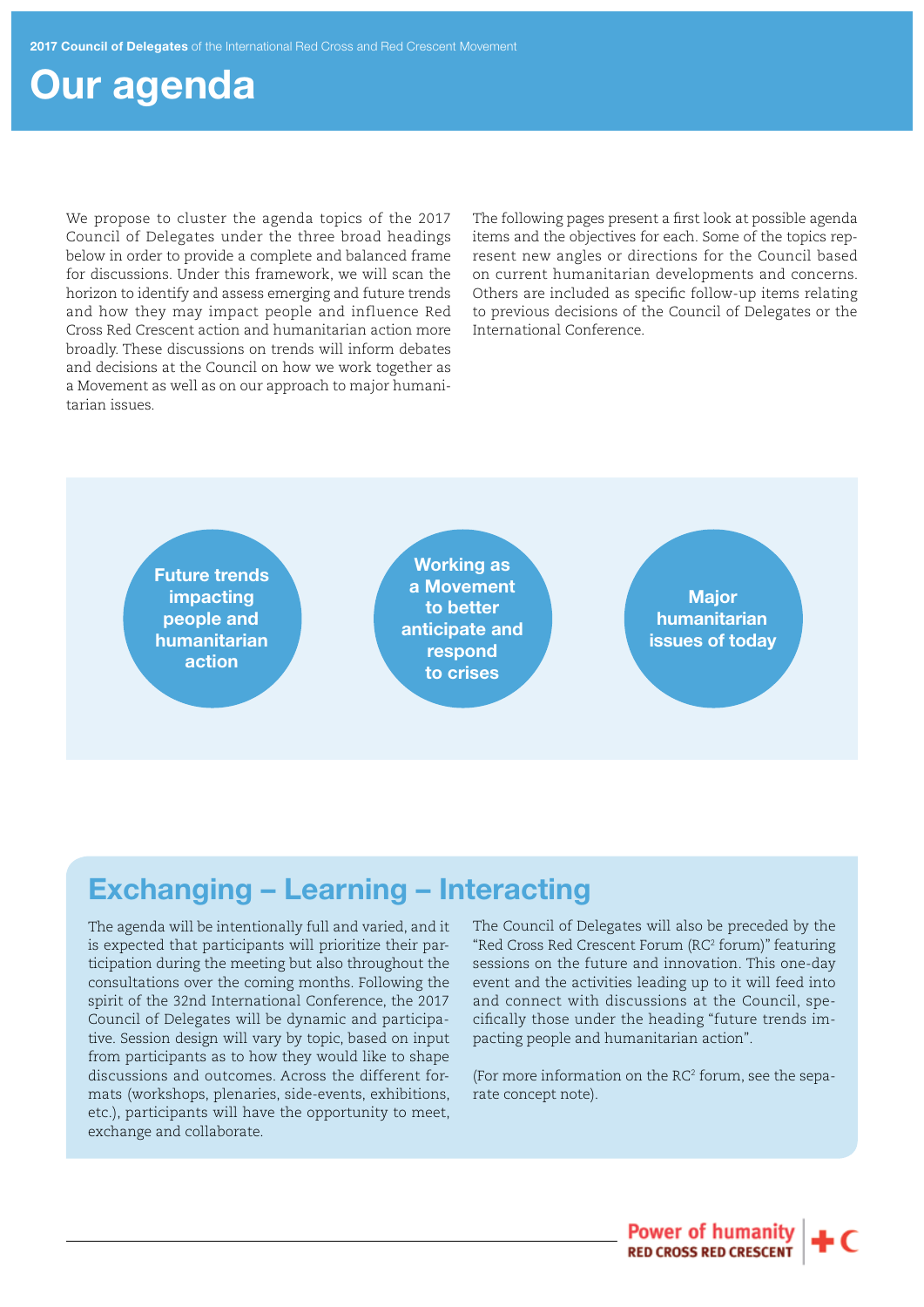# Future trends

### Future trends impacting people and humanitarian action

The point of departure for debates and discussions over the two days of the 2017 Council of Delegates will be an exploration of emerging and future trends. This will draw on our experience and the many innovations we are integrating into our activities everyday around the world. It will provide an opportunity to reflect on our ability to predict complex social, demographic and technological changes, to consider their effects on the people with whom we engage and discuss how we need to be changing right now to adapt to the already shifting environment.

Discussions under this agenda heading will be focused on a selection of trends identified over the coming months through a series of activities in the lead-up to the 2017 Statutory Meetings.

To prompt thinking at this stage, examples of topics under this heading could include: operational challenges posed by increasing urbanization and its impact on health; armed conflict and other emergencies; the impact of new digital technology on the way we work, including its potential to increase communication with local populations or any other subject proposed or emerging in the coming months.

Taken together, these discussions should set us up to answer critical questions driving the future of Red Cross and Red Crescent action:

- What must the Movement do now to be able to respond to the crises of the future, through principled humanitarian action?
- How can the Movement make most use of its influence at community and global levels to influence the direction of future trends?

These discussions also aim to inform debates and decisions taken by this Council of Delegates under the other two agenda headings (how we work together as a Movement to better anticipate and respond to crises, and major humanitarian issues of today).

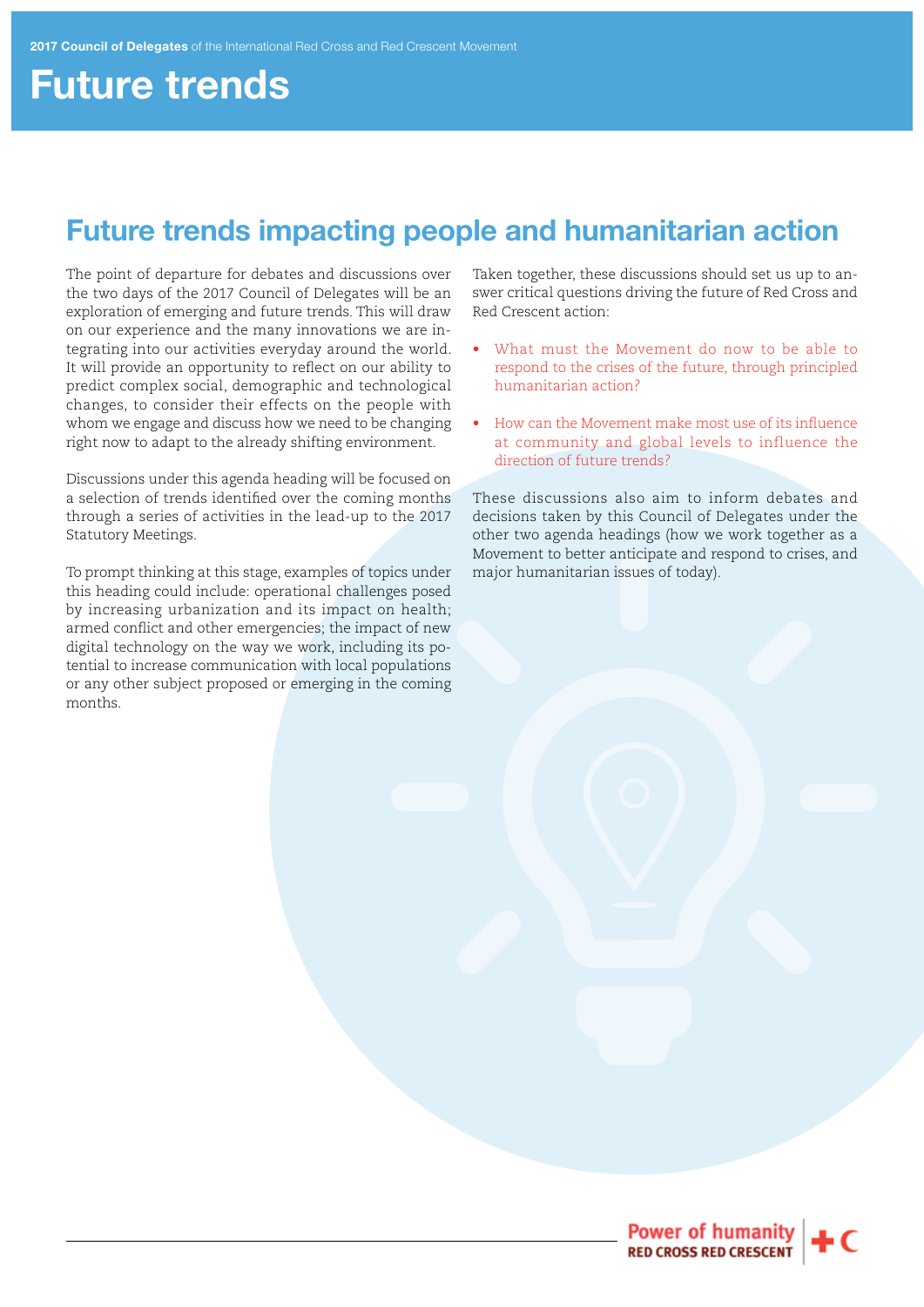# Working as a Movement

### Working as a Movement to better anticipate and respond to crises

The Council of Delegates, as the main forum in which Movement components decide on how to collectively improve the impact of our work, will address ongoing

efforts aimed at enhancing our internal functioning, including follow-up on previous commitments as well as new initiatives.

#### Strengthening Movement coordination and cooperation (SMCC)

Building on Resolution 1 of the 2015 CoD, the IFRC, ICRC and National Societies are jointly working to optimize the Movement's humanitarian response through the implementation of the SMCC Plan of Action.

A progress report, integrating concrete results from the country labs and from other field operations as well as conceptual developments by the Joint Implementation

Teams will be presented to the Council. It will include detailed information about the progress that has been achieved to date for each of the eight objectives and outline the remaining challenges. The Council will be invited to discuss and review the results and to decide the way forward, possibly through the endorsment of a revised Plan of Action.

#### Movement-wide vision and principles for resource mobilization

Following Resolution 2 of the 2015 CoD, a Movement vision and set of principles for resource mobilization will be presented for discussion and adoption.

The 2017 CoD will also be an occasion to share the outcomes of related consultations held *inter alia* on

#### Movement communication: alignment and strategic importance

The Council of Delegates will explore alignment, ideas, tools and inspiration for the Movement to leverage its global potential as the leading humanitarian voice locally and globally. Discussions will focus on:

- recognizing the strategic and cross-cutting importance of communication for Movement operations, credibility and competitiveness
- promoting and strengthening National Society leadership and positioning
- strengthening Movement outreach, impact, trust and reputation
- harnessing the power and potential of the Movement's collective network for global humanitarian leadership through strategic coordinated communications.

the objectives and business model for a proposed "Centre of Excellence" and an investment mechanism for Movement fundraising best practices in Movement fundraising and feedback on successes, lessons learned and challenges related to the use of the Movement logo for global initiatives.

#### Strengthening National Societies' statutory and legal base

The Council of Delegates will discuss issues related to the strengthening of National Societies' statutory and legal base instruments, based on past commitments undertaken by National Societies. This is in light of the ongoing review process of the Guidance document on National Society Legal and Statutory Base and of the Movement's modes of support to National Societies in this field.

*Comments or other topics to suggest?*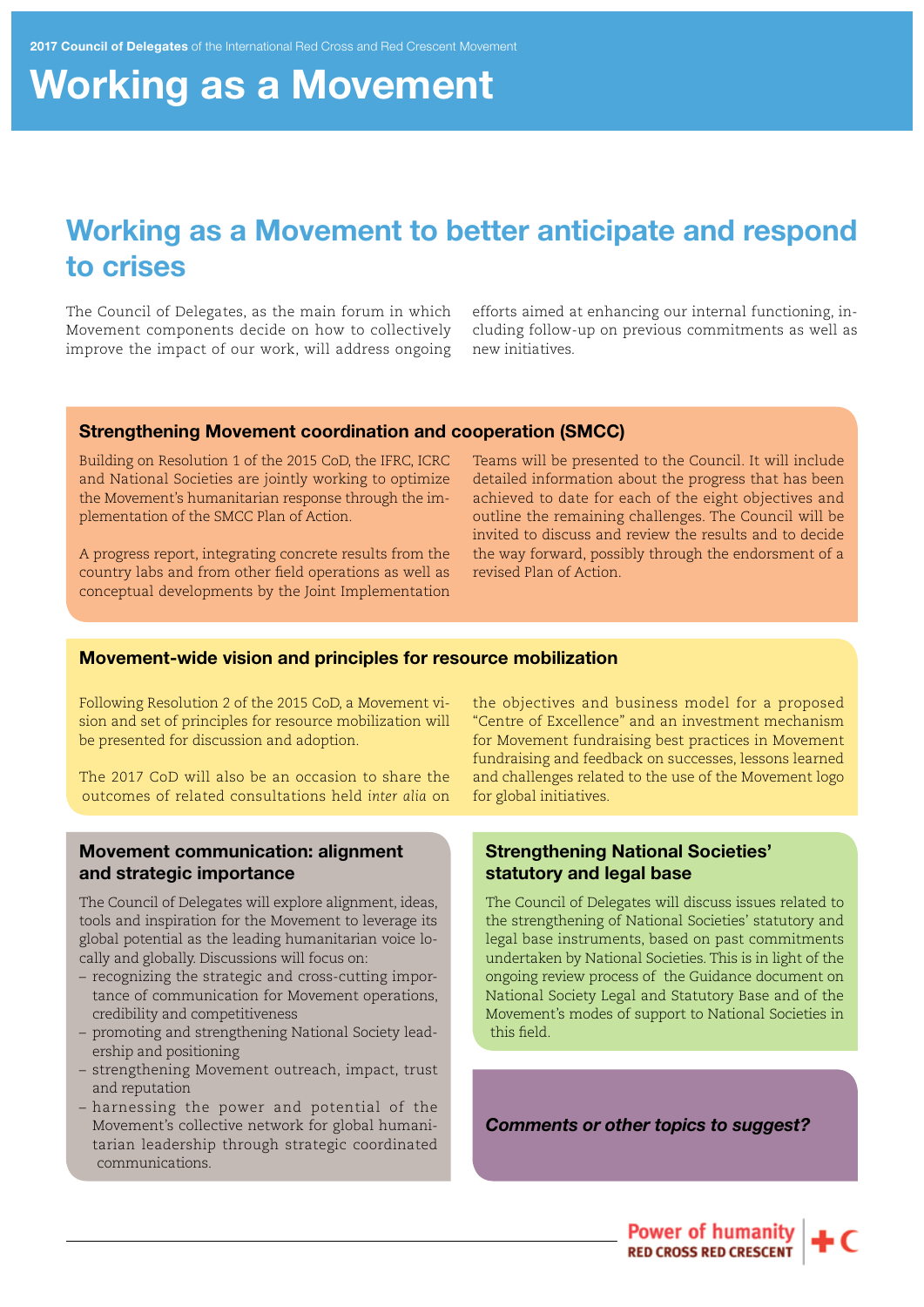# Major humanitarian issues of today

The Council of Delegates will discuss some of the most pressing humanitarian challenges today and the Movement's related action. These include ongoing activities of the Movement in key areas, some of which have been the subject of previous decisions by the Council of Delegates or the International Conference. Others are current issues of major concern raised for debate and decision at this meeting.

#### Specific follow-up on previous resolutions

#### International Humanitarian Law

- Implementation of Resolutions 1 and 2 of the 32nd International Conference (on strenghtening respect for IHL and the protection of persons deprived of their liberty)
- Celebration of the 10<sup>th</sup> anniversary of the update of the Customary IHL database

#### Restoring Family Links

• Sharing the main orientations emerging in the consultations on a new RFL Strategy toward its adoption in 2019

#### Progress reports on previous resolutions

- Movement Branding Initiative
- Strategic framework for disability inclusion
- Vision for the International Red Cross and Red Crescent Movement
- Weapons and IHL, and nuclear weapons
- The work of the Standing Commission
- The Empress Shôken Fund

#### Proposed issues for the agenda

#### What is the role of Movement components at local level in regard to public health?

- Are we losing the war on immunization? Can we turn the tide and save lives?
- How prepared are we to face the next pandemic?
- Initial steps toward the development of a policy framework on mental health and psychosocial support?

#### How do we protect and respond to needs of vulnerable migrants?

- How can we assist authorities to reduce the incidence of death, victimization and discrimination against migrants, asylum seekers and refugees?
- How can we contribute to a stronger global framework for the governance of migration towards the adoption in 2018 of the UN Global Compact on Safe, Orderly and Regular Migration?

#### Access to education in armed conflicts, disasters and other emergencies

• This session proposes to address the question of protection of education in situations of armed conflict, disasters and emergencies. It also proposes to debate what the respective Movement components can do to ensure the safety of and enable access to education for those affected by armed conflict, disasters and other emergencies.

#### Xenophobia and extreme violence

• Addressing xenophobia and extreme violence: the Movement's mission and its social inclusion and violence prevention programmes may be seen with new relevance in a world characterized by political divisions and a rise in violence and extremism. The CoD provides an opportunity to share experiences, explore questions and unpack challenges, opportunities and necessary safeguards for the Movement's work in this area.

#### Other topics suggested?

#### From the 32nd to the 33rd International Conference

A series of workshops are proposed to focus on assessing progress on commitments made at the 32nd International Conference and build momentum towards the next International Conference. Topics proposed by the IFRC and ICRC are: sexual and gender-based violence, strengthening legal frameworks for disaster

response, risk reduction and first aid; safety and security of humanitarian volunteers; health care in danger; and accountability and community engagement.

National Societies are invited to propose additional topics to be discussed in a workshop format with the objective of exploring the interest and potential of a formal outcome at the 33rd International Conference in 2019.